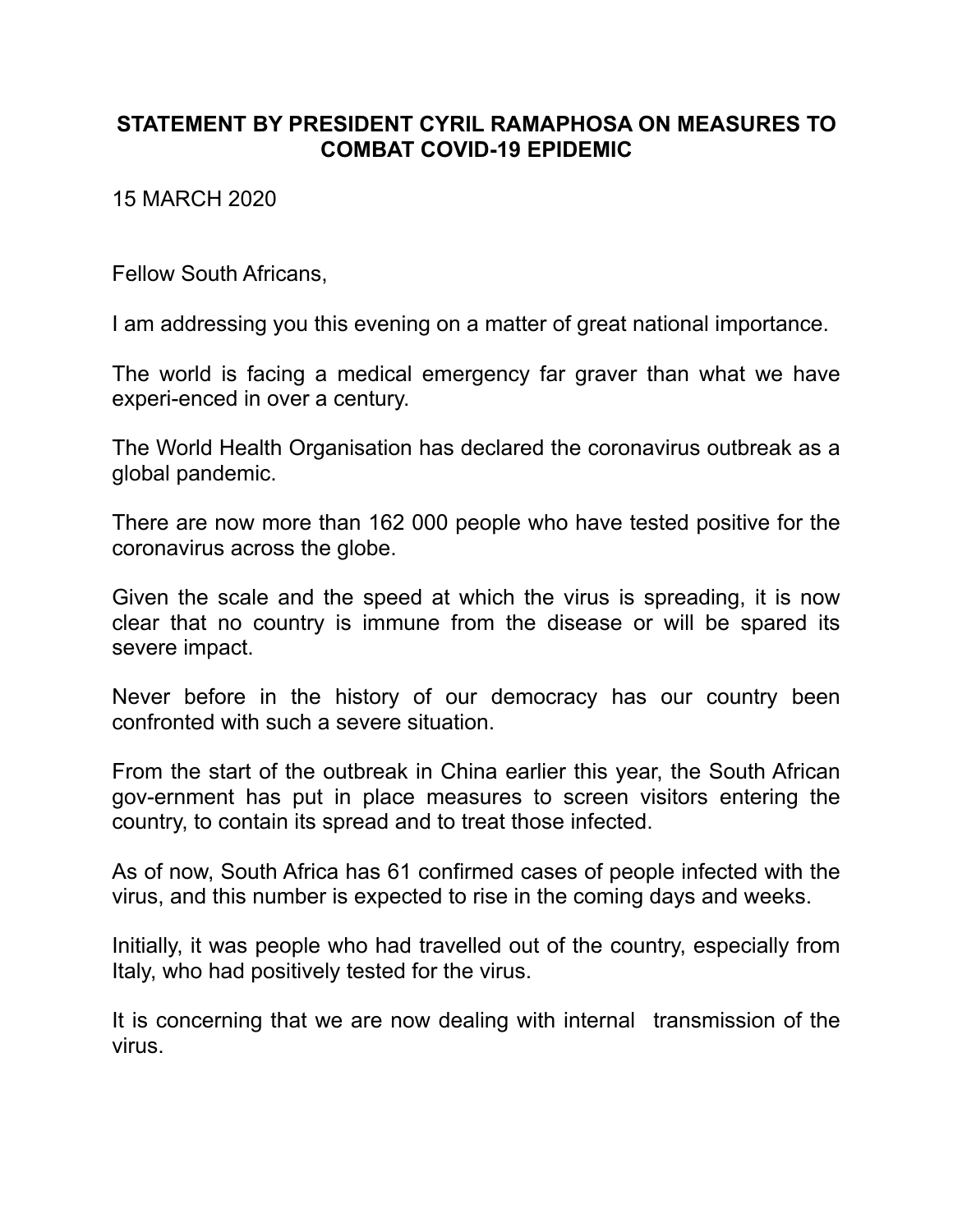This situation calls for an extraordinary response; there can be no halfmeasures.

Cabinet held a special meeting earlier today.

After which, due to the serious measures we are going to announce, I have consulted the premiers.

We have decided to take urgent and drastic measures to manage the disease, protect the people of our country and reduce the impact of the virus on our society and on our economy.

We have now declared a national state of disaster in terms of the Disaster Management Act.

This will enable us to have an integrated and coordinated disaster management mechanism that will focus on preventing and reducing the outbreak of this virus.

We will also be able to set up emergency, rapid and effective response systems to mitigate the severity of its impact.

Following an extensive analysis of the progression of the disease worldwide and in South Africa, Cabinet has decided on the following measures:

Firstly, to limit contact between persons who may be infected and South African citizens

We are imposing a travel ban on foreign nationals from high-risk countries such as Italy, Iran, South Korea, Spain, Germany, the United States, the United Kingdom and China as from 18 March 2020.

We have cancelled visas to visitors from those countries from today and previously granted visas are hereby revoked.

South African citizens are advised to refrain from all forms of travel to or through the European Union, United States, United Kingdom and other identified high-risk countries such as China, Iran and South Korea. This is effective immediately.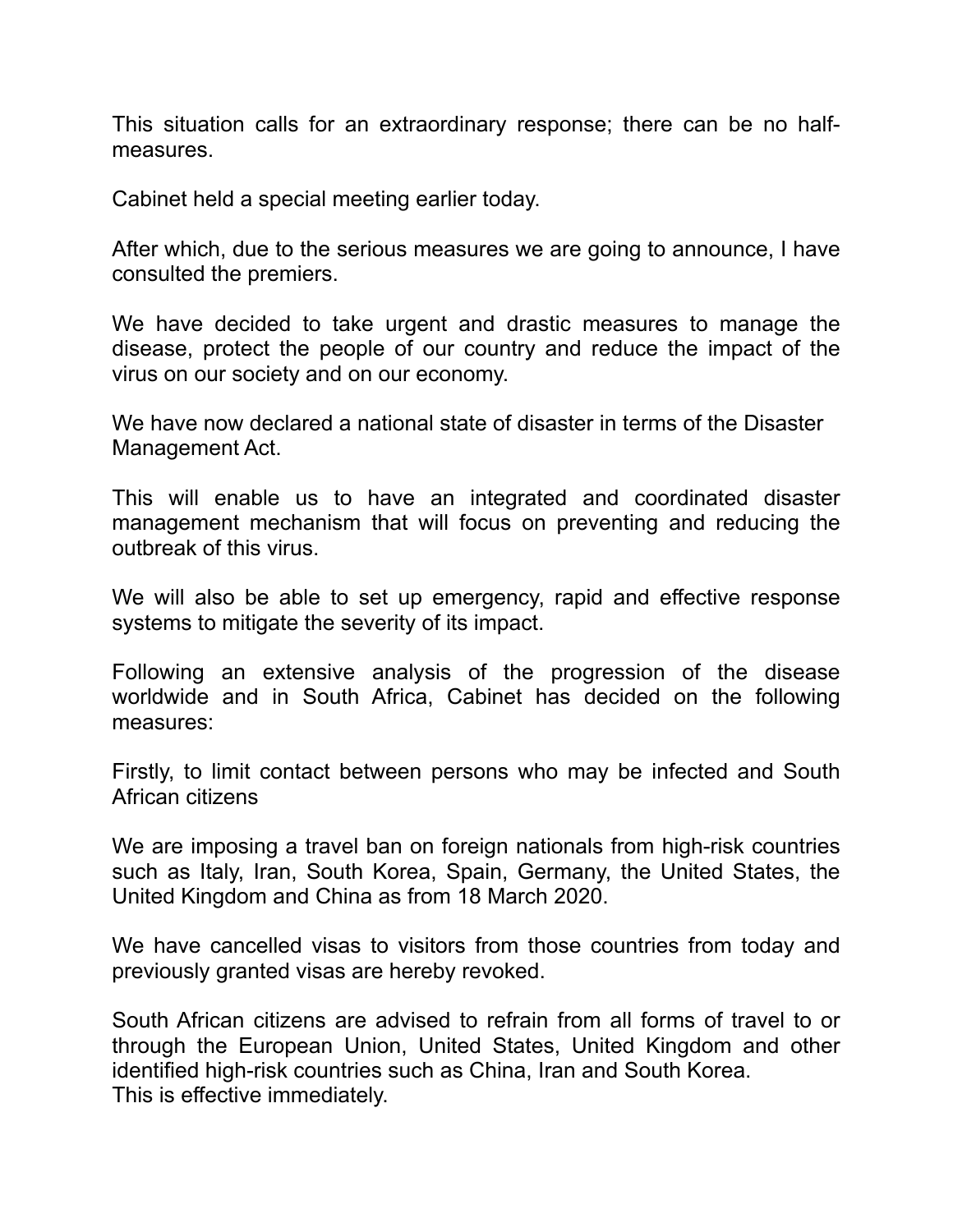Government will continue to regularly issue travel alerts referring to specific cities, countries or regions as the situation evolves based on the risk level.

Any foreign national who has visited high-risk countries in the past 20 days will be denied a visa.

South African citizens returning from high-risk countries will be subjected to testing and self-isolation or quarantine on return to South Africa.

Travellers from medium-risk countries - such as Portugal, Hong Kong and Singapore - will be required to undergo high intensity screening.

All travellers who have entered South Africa from high-risk countries since mid-February will be required to present themselves for testing.

We will strengthen surveillance, screening and testing measures at OR Tambo, Cape Town and King Shaka International Airports

South Africa has 72 ports of entry in the country which are land, sea and air ports.

Of the 53 land ports, 35 will be shut down with effect from Monday 16 March.

2 of the 8 sea ports will be closed for passengers and crew changes.

Effective immediately, all non-essential travel for all spheres of government outside of the Republic is prohibited

We further discourage all non-essential domestic travel, particularly by air, rail, taxis and bus.

Secondly, it is essential therefore that we minimize the risk of the spread of this virus by limiting contact amongst groups of people.

While we appreciate the economic, religious, and cultural significance of social and community gatherings, the coronavirus is spread through contact between persons.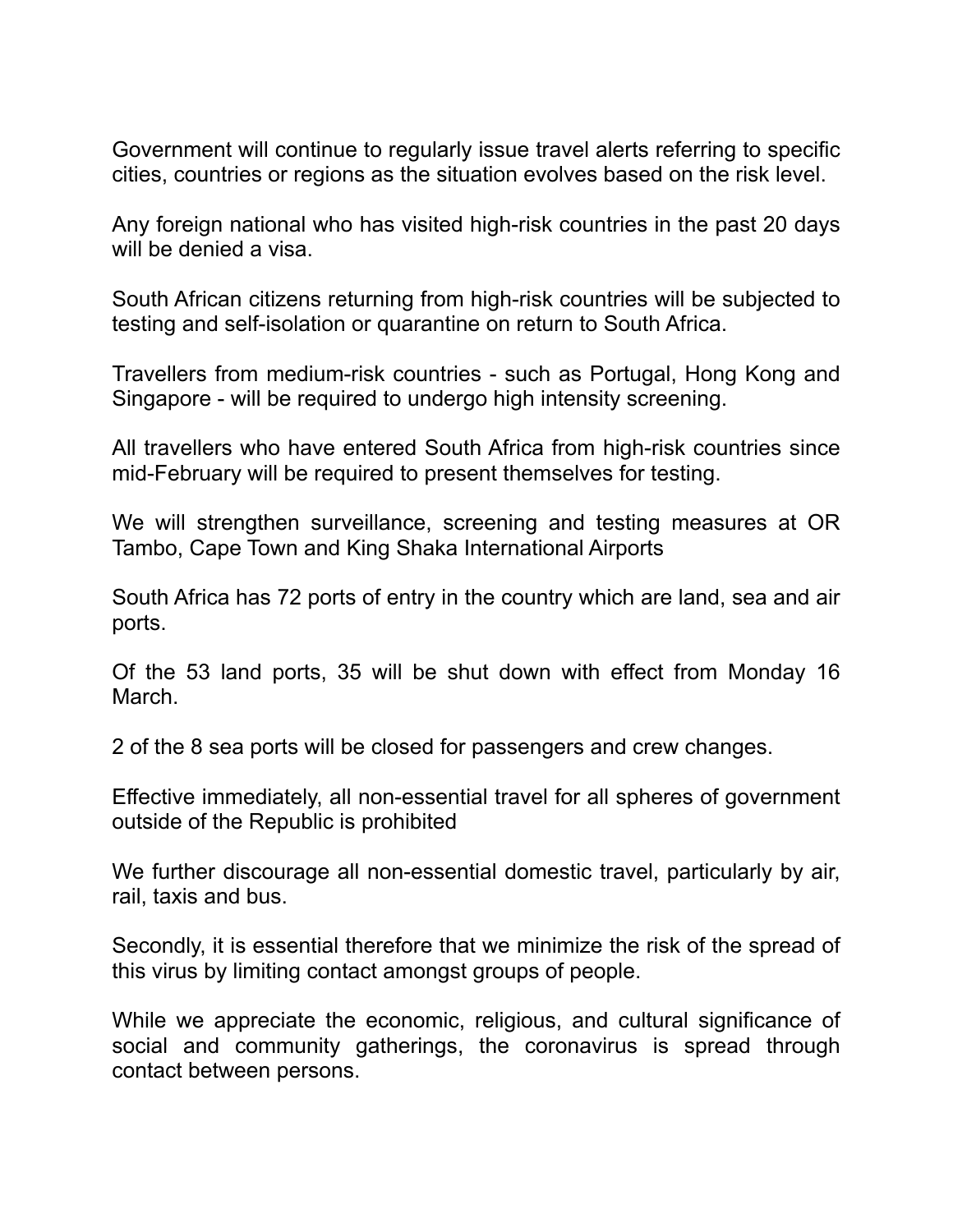As we have said before, the current circumstances require extraordinary measures to curb the spread of infections. Countries that have heeded the call to implement these radical measures, have fared much better than those than do not.

Therefore to encourage social distancing Cabinet has decided on these additional measures:

Gatherings of more than 100 people will be prohibited.

Mass celebrations of upcoming national days such as Human Rights Day and other large government events will be cancelled.

Where small gatherings are unavoidable, organisers will need to put in place stringent measures of prevention and control.

Schools will be closed from Wednesday, 18 March, and will remain closed until after the Easter Weekend.

To compensate, the mid-year school holidays will be shortened by a week.

Government is working closely with colleges, universities and other public facilities such as Parliament, prisons, police stations and military installations to intensify hygiene control.

Visits to all correctional centres are suspend for 30 days with immediate effect.

Government is aware of the confirmed case of a student who has tested positive for the coronavirus at Wits University.

Those who have been in contact with the student will be quarantined.

The Minister of Higher Education, Science and Innovation is consulting with vice chancellors of universities and colleges across the country and will soon be announcing measures in this regard.

We call on all businesses including mining, retail, banking, farming to ensure that they take all necessary measures to intensify hygiene control.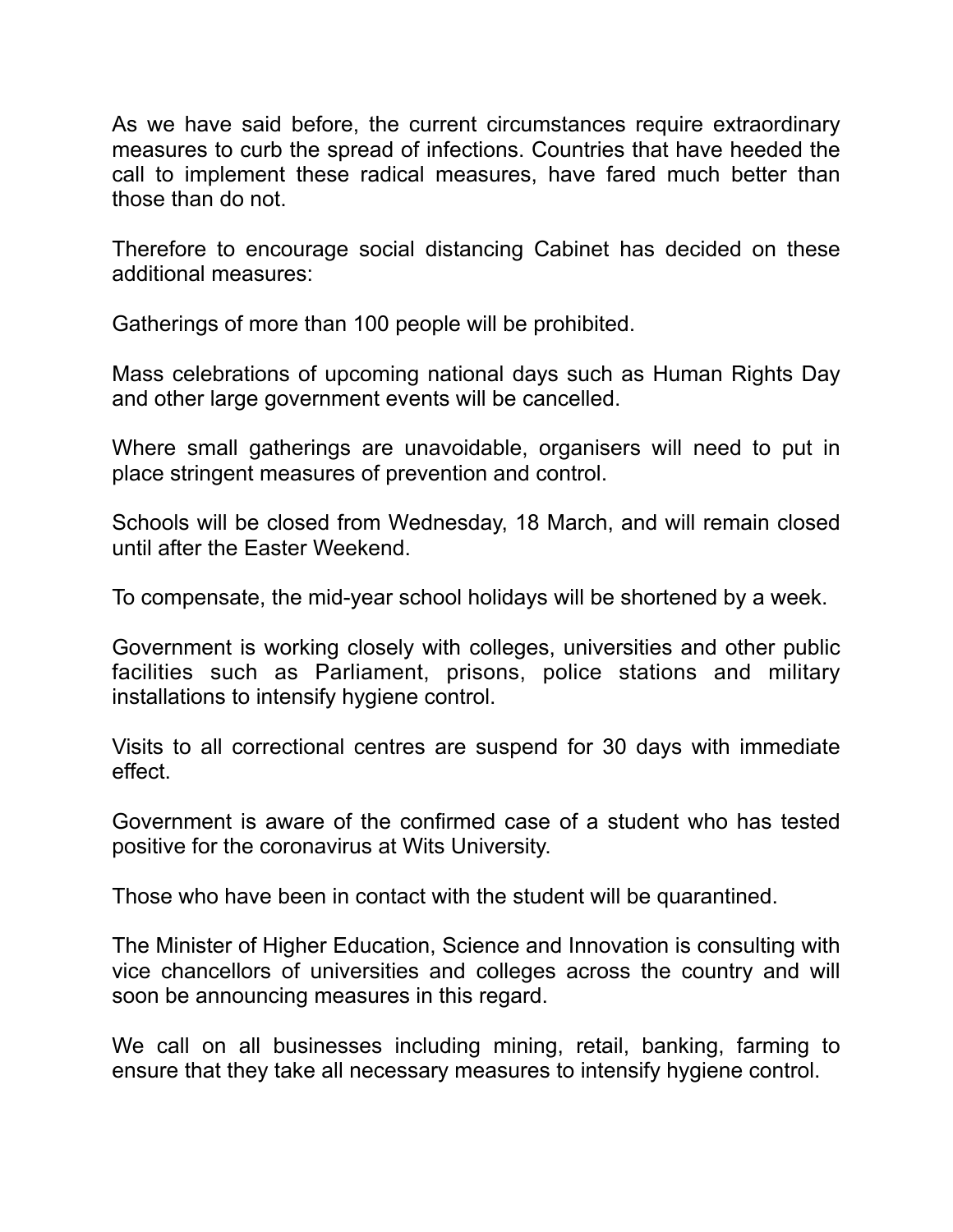We also call on the management of malls, entertainment centres and other places frequented by large numbers of people to bolster their hygiene control.

Thirdly, to further strengthen our health response:

Government is strengthening its surveillance and testing systems.

We are in process of identifying isolation and quarantine sites in each district and metro.

Capacity is being increased at designated hospitals in all provinces.

We are also increasing the capacity of existing contact tracing processes.

We are partnering with the private sector to set up a national tracking. tracing and monitoring system of all people infected with the coronavirus and those they have been in contact with

We are undertaking a mass communication campaign on good hygiene and effective prevention behaviour.

Therefore, we are calling on everyone to:

- Wash their hands frequently with soap and water or hand sanitisers for at least 20 seconds;
- •
- over their nose and mouth when coughing and sneezing with tissue or flexed elbow;
- •
- Avoid close contact with anyone with cold or flu-like symptoms.

In essence, we are calling for a change of behavior amongst all South Africans.

We must minimise physical contact with other people, and, encourage the elbow greeting rather than shaking hands.

Because of the severity of this virus and its rapid spreading, government will make funding available to capacitate the sectors dealing with the national response to the Coronavirus outbreak.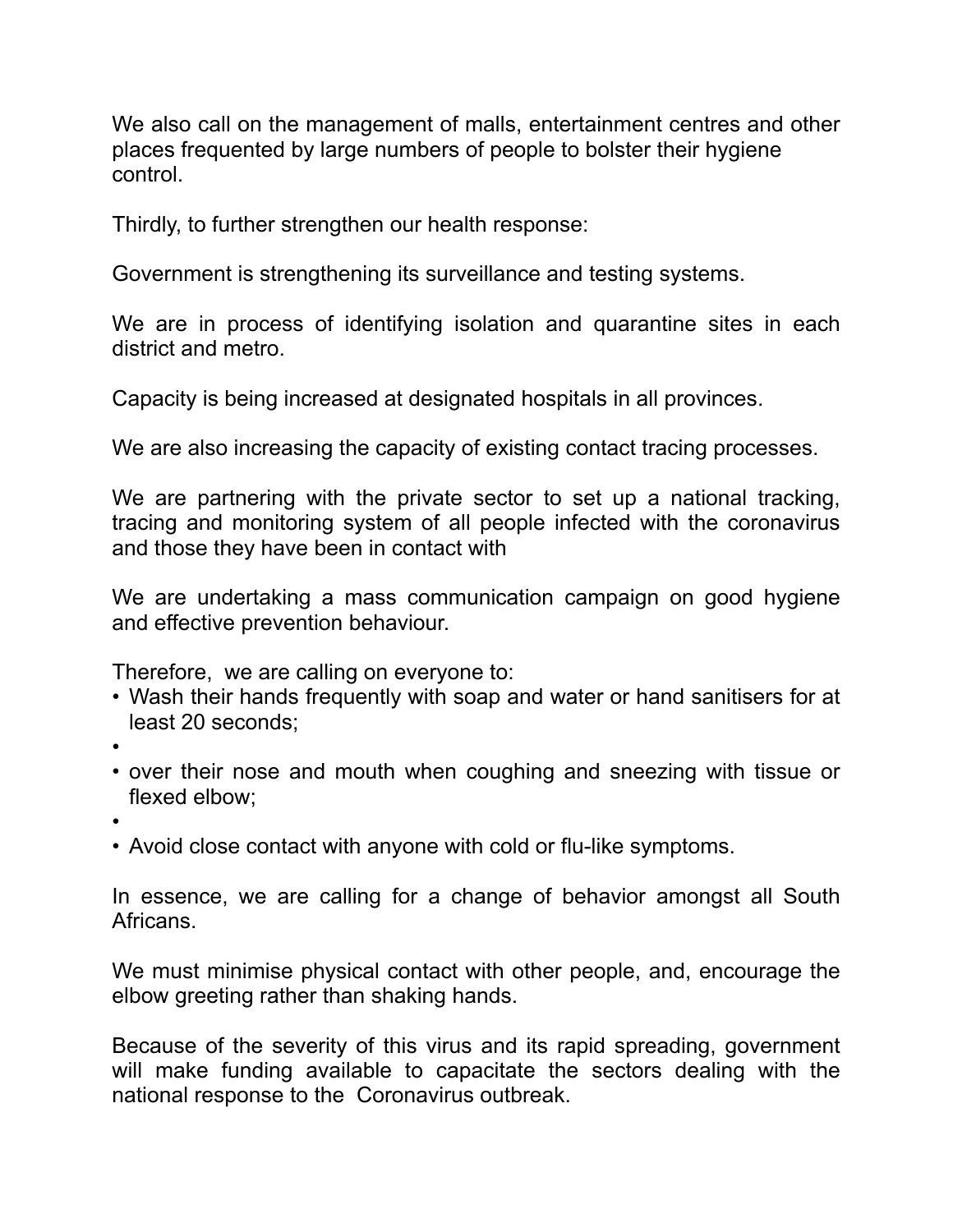Since the outbreak of this pandemic, our government's response has been led by an Inter-Ministerial Committee, chaired by the Minister of Health, Dr Zweli Mkhize.

We congratulate them on the outstanding work they have done - together with their able support teams - to steer our country through this challenging and un-certain period.

As part of the intensification of this effort, we have decided to establish a National Command Council chaired by the President.

This Command Council will include, amongst others, members of the Inter-Ministerial Committee and will meet three times a week, to coordinate all aspects of our extraordinary emergency response.

My fellow South Africans,

In addition to the impact that this pandemic will have on health and wellbeing of our people, and the impact it will have on the day-to-day life of our society, COVID-19 will also have a significant and potentially lasting impact on our economy.

In the last few weeks, we have seen a dramatic decline in economic activity in our major trading partners, a sudden drop in international tourism and severe instability across all global markets.

The anticipated effects of the decline in exports and tourist arrivals will be ex-acerbated by both an increase in infections and the measures we are required to take to contain the spread of the disease.

This will have a potentially severe impact on production, the viability of businesses, job retention and job creation.

Cabinet is therefore in the process of finalising a comprehensive package of interventions to mitigate the expected impact of COVID-19 on our economy.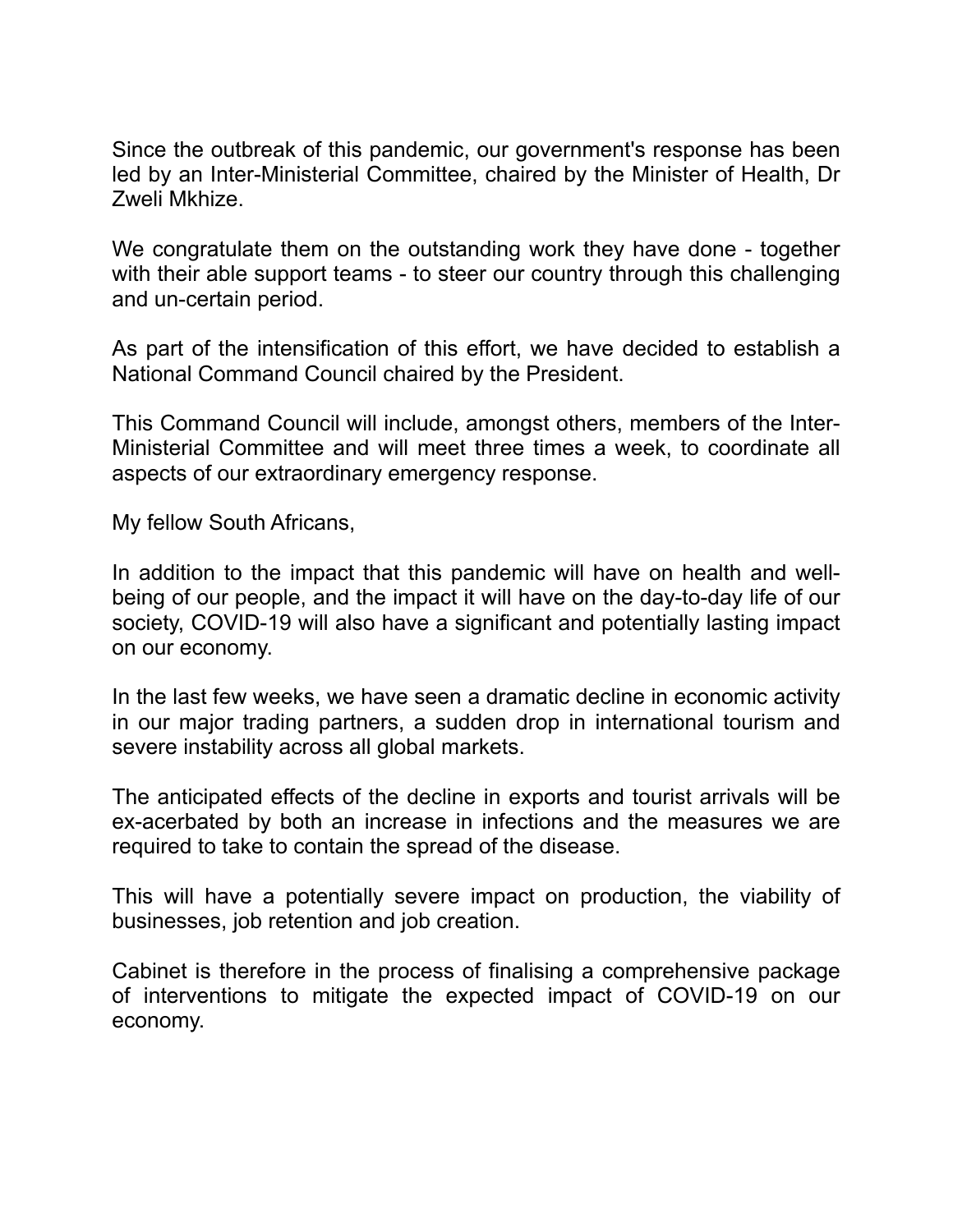This package, which will consist of various fiscal and other measures, will be concluded following consultation with business, labour and other relevant institutions.

It is clear that this disease will be extremely disruptive.

Our priority must be to safeguard the health and well-being of all South Africans, to minimise the number of infections and to ensure all those infected get proper treatment.

While we are battling a contagious virus, perhaps the greatest dangers to our country at this time are fear and ignorance.

We must appreciate the extent of the threat that this disease presents, we must accept the anxiety that it causes, but we cannot allow ourselves to be overwhelmed by fear and panic.

We should stop spreading fake and unverified news and create further apprehension and alarm.

While we are facing a medical emergency far graver than we have experienced in recent times, we are not helpless.

We have the knowledge, the means and the resources to fight this disease.

If we act swiftly, with purpose and collectively we can limit the effects of the coronavirus on our people and our country.

Although we may be limiting physical contact, this epidemic has the potential to bring us closer together.

We are responding as a united nation to a common threat.

This national emergency demands cooperation, collaboration and common action.

More than that, it requires solidarity, understanding and compassion.

Those who have resources, those who are healthy, need to assist those who are in need and who are vulnerable.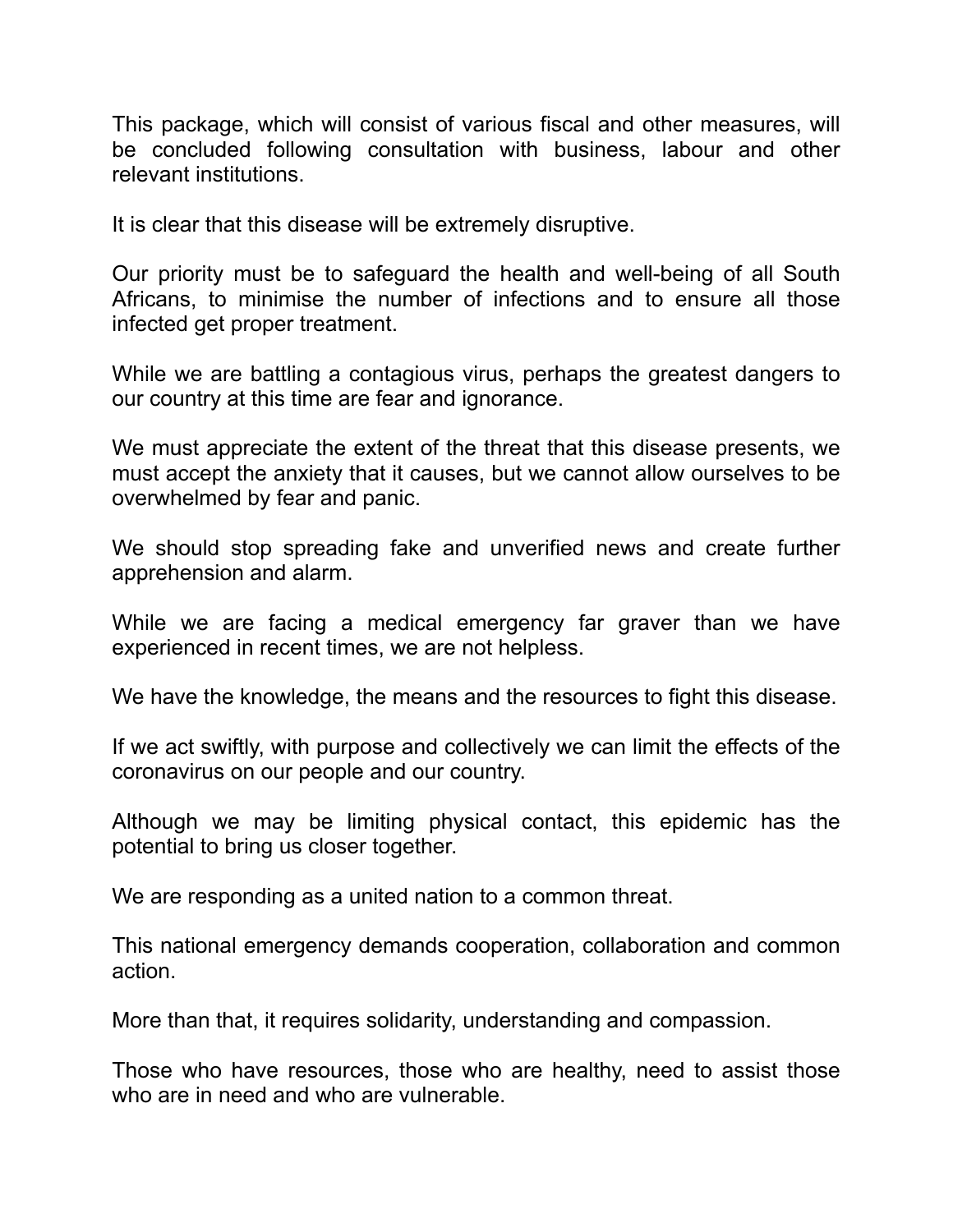All the institutions of the state will be mobilised to lead this effort, but, if we are to succeed, every company, trade union, NGO, university, college, school, religious group and taxi association will need to play its part.

We thank those people who suspected they may have been exposed to the virus for coming forward to be tested and for taking measures - such as self-isolation - to prevent further transmission.

We thank the medical teams around the country who are leading our response and are putting the well-being of others ahead of the risks they face themselves.

On Saturday we welcomed 104 of our compatriots who were in Wuhan City, China.

We thank the repatriation team for the task they performed with pride and efficiency to return them to the country and ultimately to their families.

The repatriation has been successful and those who have returned have settled in the quarantine area.

We thank the military health officials, pilots, cabin crew and all those who participated in this exercise.

We thank the leadership and the people of Polokwane and Limpopo for warmly welcoming our fellow South Africans.

We also extend our gratitude to the staff and management of the Ranch Hotel who have accommodated our compatriots and also subjected themselves to quarantine.

We extend our appreciation too to the companies, organisations and individuals who have taken it upon themselves to disseminate information about this virus and to raise awareness.

We thank those businesses that have taken steps to protect their employees, and those unions that have taken steps to protect their members.